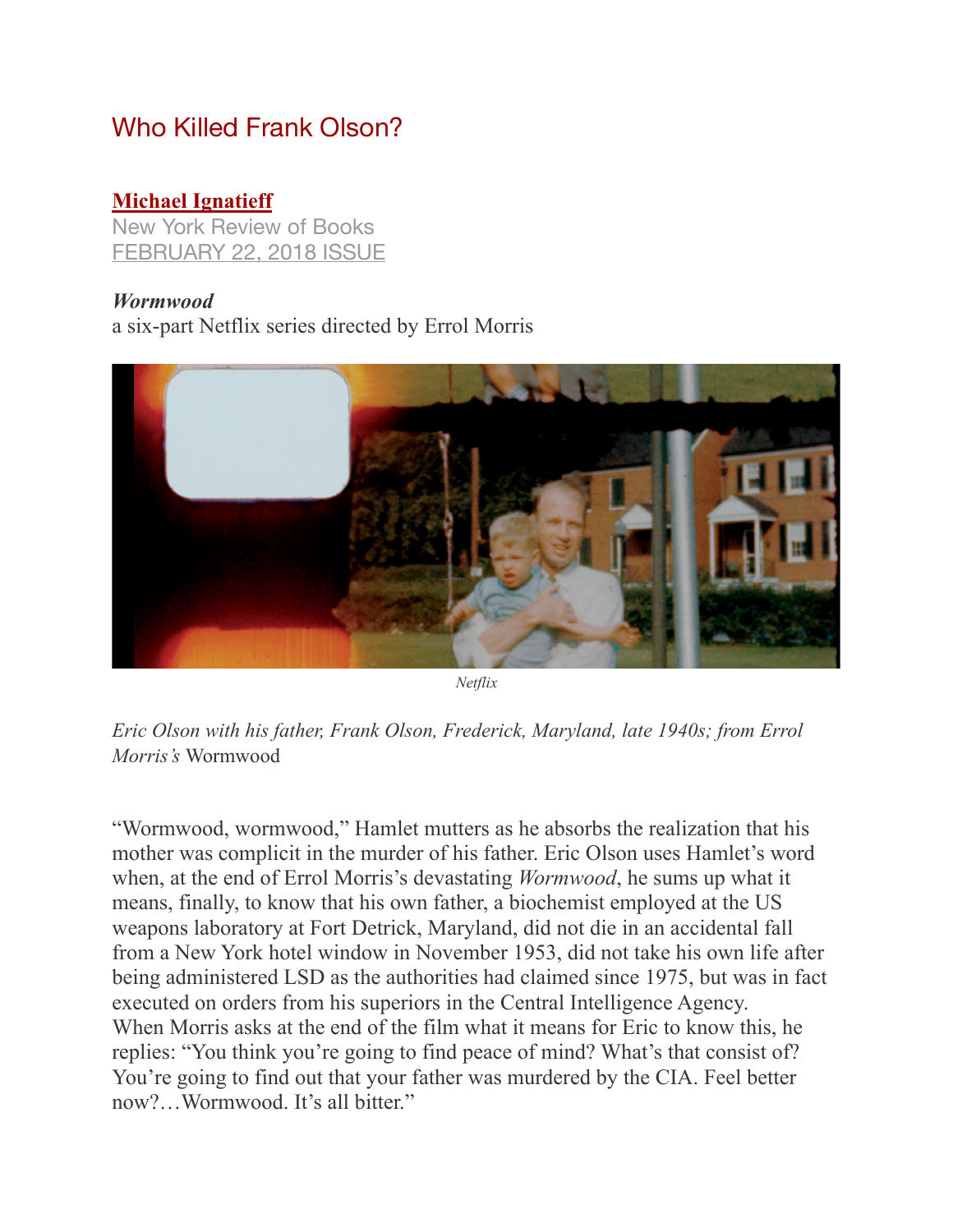Olson was nine years old when he last felt his father's touch grazing his head as he went out the door of their wood-frame house in Frederick, Maryland, never to return. It was in that house that about a week later, his father's superior at the CIA woke the family up and told them that Frank Olson had suffered a fatal accident. Eric was told that his father "fell" or "jumped" from a hotel window. Even a nineyear-old knew that "fell" and "jumped" meant two different things, and in the space between the two words a doubt grew that was to consume his whole life. He lives to this day in the same house where he heard that first lie. Now he knows that the right word was "dropped." Agents working for the CIA knocked Olson unconscious and dropped him from the window. Does such knowledge give him a feeling of vindication, having sought it for so long? "I needed truth a long time ago," he tells Morris. "Truth is no good to me now."

In writing about the Eric Olson story, I can't pretend any detachment. We were graduate students at Harvard in the 1970s, and we've stayed close since then. In 2001, I wrote a piece for *The New York Times Magazine* about his case. Writing it made me aware of just how reluctant I was—and still am—to believe, although I'm not even an American citizen, that the US government could have done what Eric came to believe it had done to his father. To believe such a thing was, in Eric's words, "to leave the known universe."

Though I still resist the facts, the facts, as Olson's research has established, are that Allen Dulles, Richard Helms, and other unnamed persons at the highest levels of the American government ordered the death of Eric's father because they feared he knew too much about US biological warfare during the Korean War and about the torture and execution of Soviet agents and ex-Nazi "expendables" in black sites in Europe during the early 1950s. Having killed him, the CIA confected the story that Olson's death was a suicide brought on by stress, and later attributed his jump from the window to the effects of a cocktail laced with LSD. It now appears that the LSD was administered, at a CIA retreat in Maryland, to discover exactly what Olson knew. When this experiment revealed that he was indeed "unreliable," he was taken to New York and disposed of.

The initial crime was compounded by a cover-up that enveloped Olson's family in a fog of silent misery and bafflement. In 1975, when the story that Olson had been given LSD first broke in *The Washington Post*, the family was quickly invited to the White House and received an apology in the Oval Office from President Ford. The scene was arranged by Donald Rumsfeld and Dick Cheney, Ford's most important staffers, and it was followed by a meeting between the family and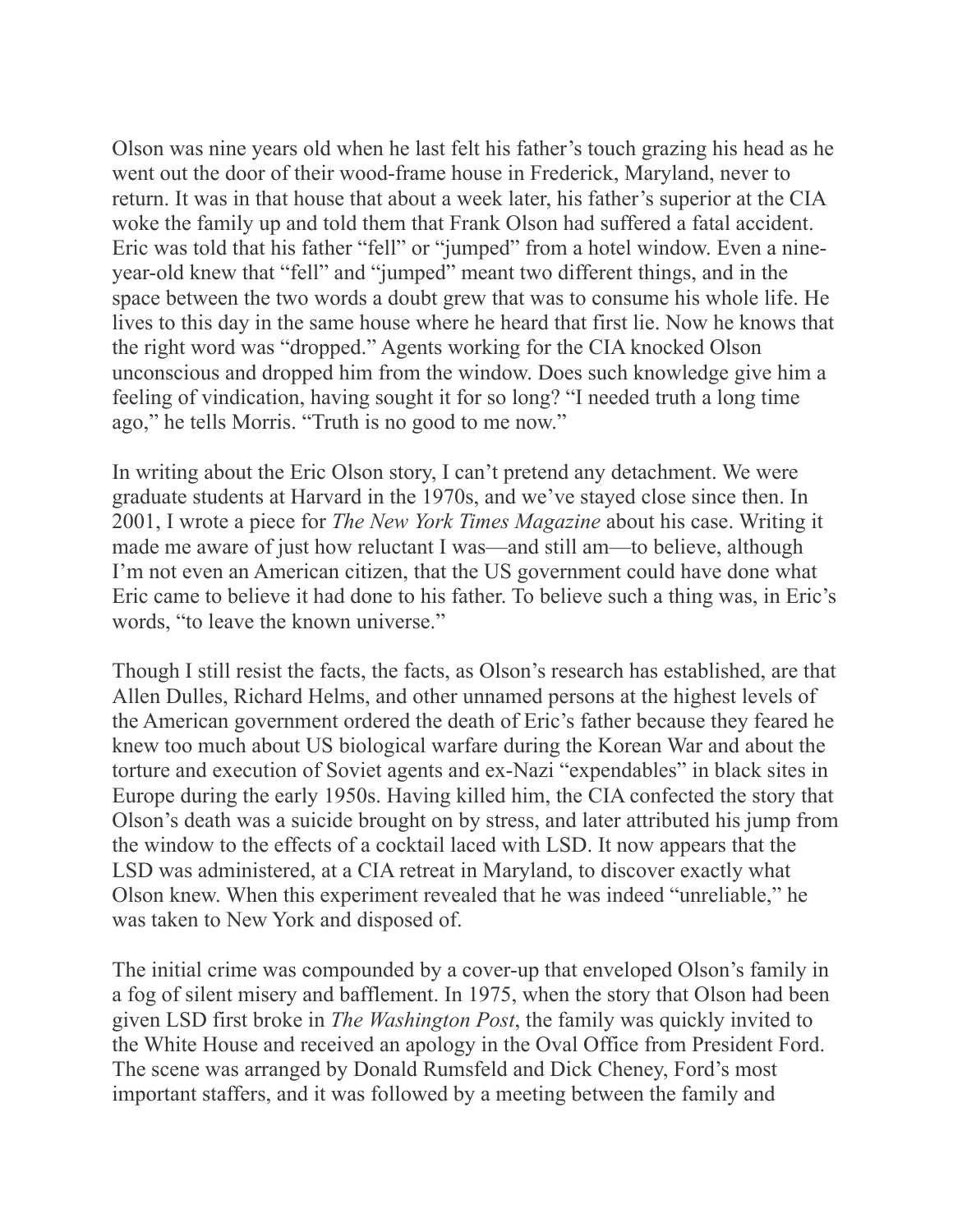William Colby, then head of the CIA, at the agency's headquarters in Langley, Virginia. Colby gave them documents that had been carefully selected and redacted to support the story that Olson had committed suicide after being administered LSD. Soon after the meeting with Colby, the Olson family was maneuvered into a compensation deal in return for renouncing their right to pursue the matter further in the courts.

The story might have ended there but for Eric's determination, like Hamlet's, to establish the truth of his father's death and to avenge him, to restore his lost honor by establishing that he was not an unreliable and suicidal depressive, as his superiors depicted him, but a troubled patriot wrestling with the burden of what to do once he realized that his country had used his science to commit crimes of war.

Eric remains the only friend I have who has entirely left the known universe of belief that the American state remains a government of laws rather than a regime of covert violence. For leaving that universe he has paid a price as bitter as wormwood. I've been divided all my life about that price: truth is better than lies, of course, but disentangling the two can destroy faith in institutions and in people and drain away your happiness. You can tell from Eric's eyes, when the camera comes to rest on him in the series, that living in a world without any trusting illusions is bleak and comfortless. I've told Eric many times, as have other friends, that enough is enough, but he's gone ahead anyway, with a cold-eyed courage I admire but find painful to watch. He challenges me: What else can I do? Could *you* live with these lies?

Now the six-part Netflix series has gone out to millions of people who will view it, one hopes, as both Olson and Morris intend: as a parable of American misuse of power in its moment of hegemony. It may force some viewers to leave their known universe of trust in government, while for those who've already left, the series will just confirm what they believe. My question is about the generation born after the cold war. What will they make of *Wormwood* after Edward Snowden, Chelsea Manning, WikiLeaks, and all the revelations that the US government has spied on its own citizens and tried to cover up the truth? One generation's shocking truth may be the next generation's banality. Truth, in other words, may have a sell-by date. Will *Wormwood* be seen, by a younger generation, as nothing more than an evening's binge-watch?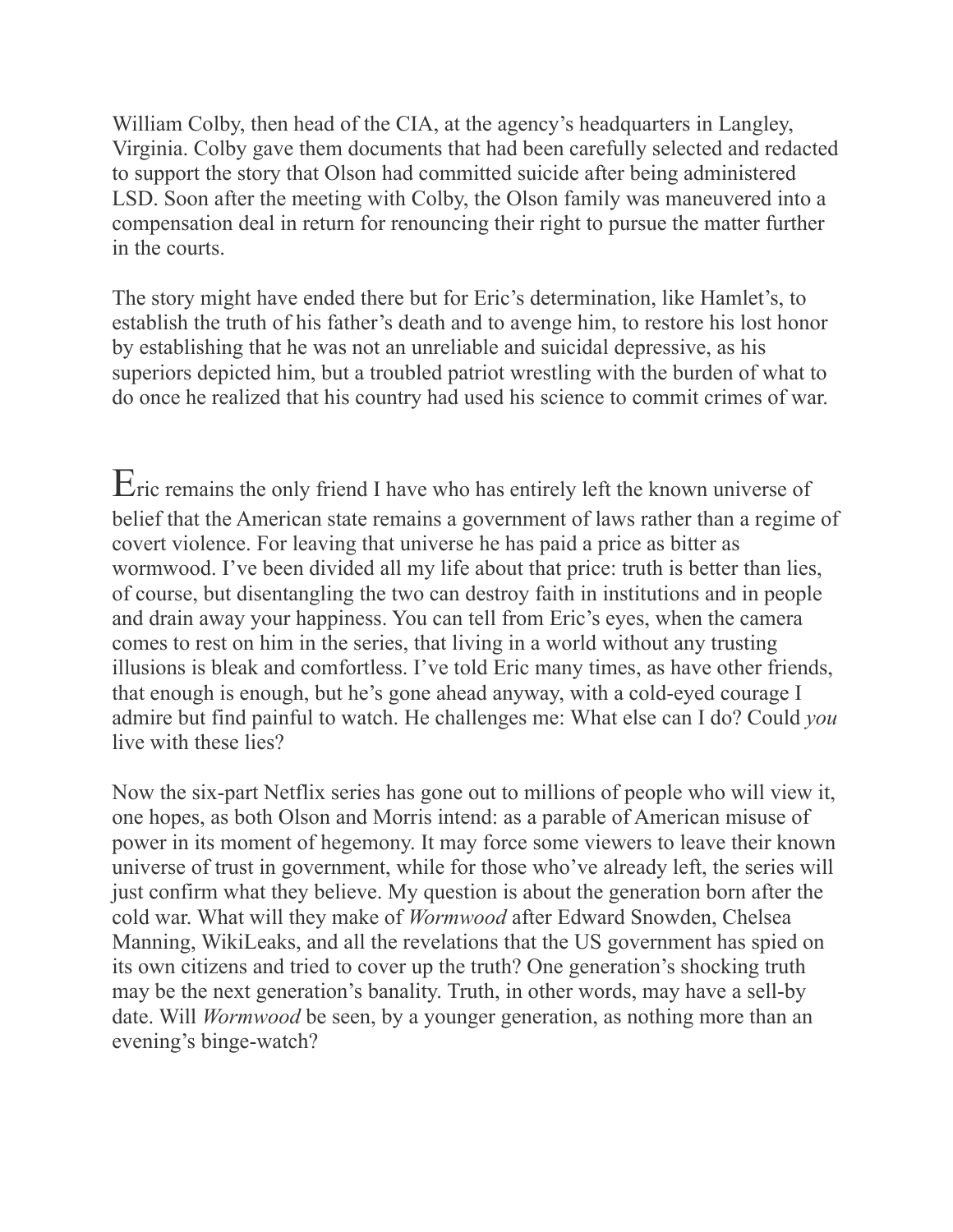I won't try to review *Wormwood* because I'm too close to judge what kind of a binge-watch it might be. The question of whether Morris's mix of period reenactment, found footage, and interviews "works" is not one that I can answer, except to say that, as far as I could judge, it is scrupulous about the facts as I know them. But accuracy is not what makes the series troubling, at least for me. When it depicts Frank Olson falling from the thirteenth floor of the Statler Hotel on Seventh Avenue in New York at 2:30 AM on November 28, 1953, I can't stand back and assess Errol Morris's skill in reenacting the scene because I find myself asking what it would be like for Eric to see the reenactment, his father falling and lying crumpled, still alive, but moaning his last breath. The question for me is whether the reenactment affords Eric a moment of catharsis or just more bleak dissociation.

Instead of admiring Morris's skill, I find myself thinking about why Eric would put himself through the ordeal of collaborating with Morris in the first place. He might, after all, have rested content with what, by the late 1990s, he knew already. He might have decided to "move on." Instead, he returned to appear in a four-hour marathon to tell the story to a vast new audience. The question is why.

Here we get into complicated territory about why people disclose terrible stories to strangers, in this case a large television audience. Tolstoy's great story *The Kreutzer Sonata*—about a man who tells a complete stranger on a train the story of his miserable marriage and murder of his wife—asks the same question. What is this compulsion to narrate? Is pain shared pain relieved? Or is it just the hopeless display of scars? A futile search for validation?

For me, the most disturbing scene in *Wormwood*, indeed the most difficult moment in Eric Olson's quest, occurred in 1994 when, after the death of his mother, he decided to exhume his father's body and allow a forensic pathologist to examine it. I knew Eric had done this, but I had not realized that he had allowed an amateur cameraman to videotape both the exhumation and the uncovering of the body. Morris includes the footage in *Wormwood*: we follow Eric into the lab and catch a glimpse of the corpse itself, still covered in a decaying and blackened funeral shroud. Eric tells Morris on camera that he touched his father's skull and surveyed his father's penis, as the body lay unwrapped on the slab. We are here at the outer limits of what sons should see and what they should disclose. All truth is good, we like to believe, but not all truth is good to show or to say.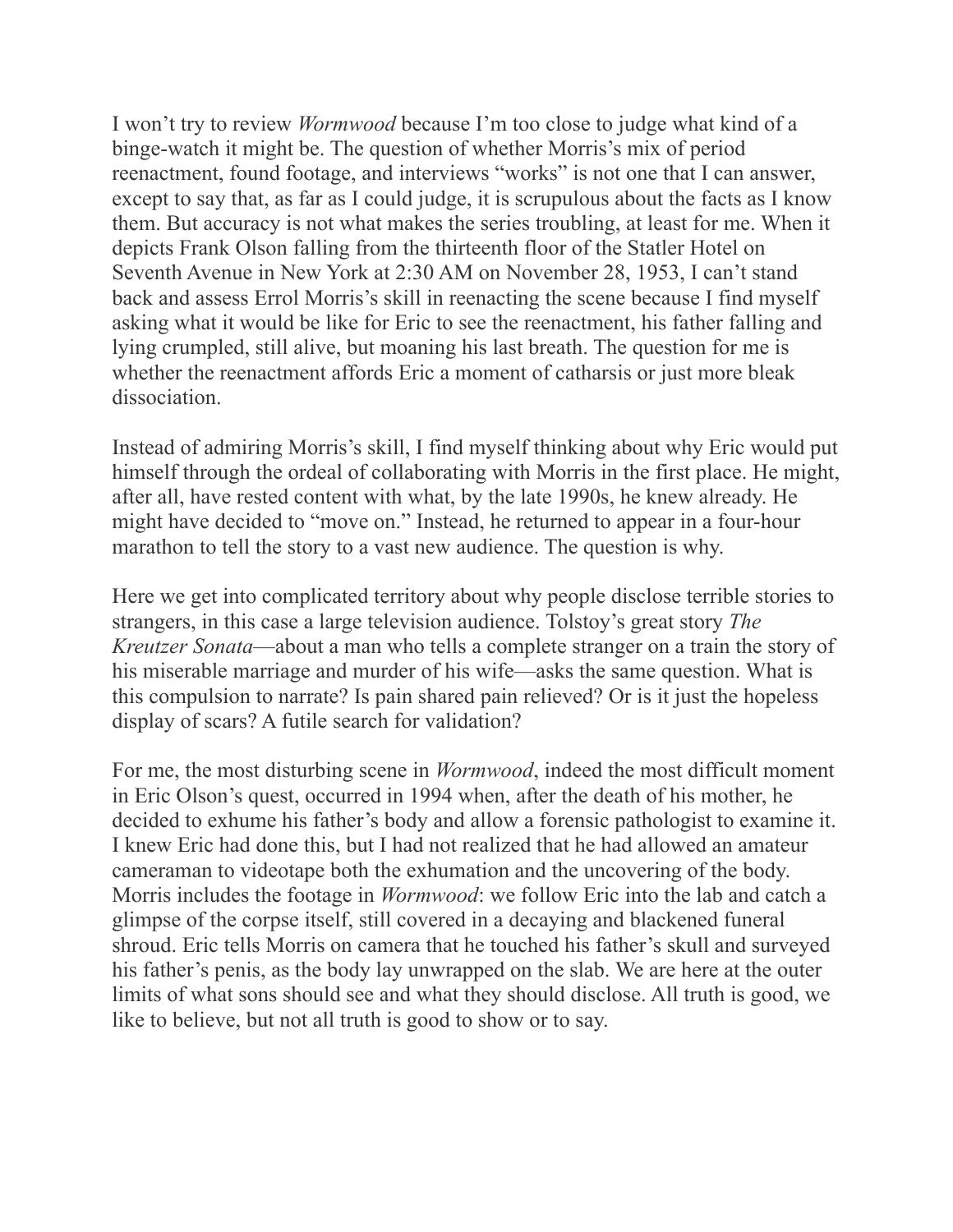These filmic decisions to show and disclose flow from the entire Olson project to find the truth at whatever cost. Yet the question remains: Would you exhume your own father's body, allow it to be dismembered and displayed? Eric has paid full price for these decisions and would argue, as he does in the film, that the exhumation provided proof that his father was struck on the head before he was thrown out of the window. Without exhumation, therefore, no truth.

The project that Olson and Morris share is to coldly expose the illusion that the truth shall make you free. The phrase, after all, is inscribed in the entrance hallway of CIA headquarters in Virginia. The CIA's appropriation of it is beyond irony, but for the rest of us there is the therapeutic implication that human beings can recover from anything once they call a hurt by its name and trace it back to its deepest roots. In place of such consoling thoughts, the American writer Liam Rector wrote a poem in 2000 with these concluding lines:

 *America likes to think Every one can recover from every thing, But about this, Especially, America is wrong.*

If telling painful stories does not help us to recover from them, what then is the point of *Wormwood*? Eric's answer—and Morris's too—would be that the purpose of truth-telling is not therapy but politics. Eric says at one point that the truth has to be shared for it to be truth at all. What is truth if only you know it? In this case, the truth cannot become truth unless it is acknowledged as a public fact, and if the American government will not provide this acknowledgment, then the next best thing would be validation by a mass television audience.

Such validation, however, is only the next best thing. Eric Olson knows that it's not enough to dig up his father's body, not enough to track down witnesses, comb the records, launch legal suits. The final confirmation—and the closure, if such a thing is possible—must come from the ultimate source, the CIA itself. Eric admits, in the film, that he cannot rid himself of the belief that somewhere in the agency's innermost vault, on a shelf, in a dust-covered box, in a folder, there must be some final proof that Frank Olson's death was not a suicide, not a murder, but an execution. There must be some yellowing piece of paper that will confirm, at last, that everything Eric knows actually happened.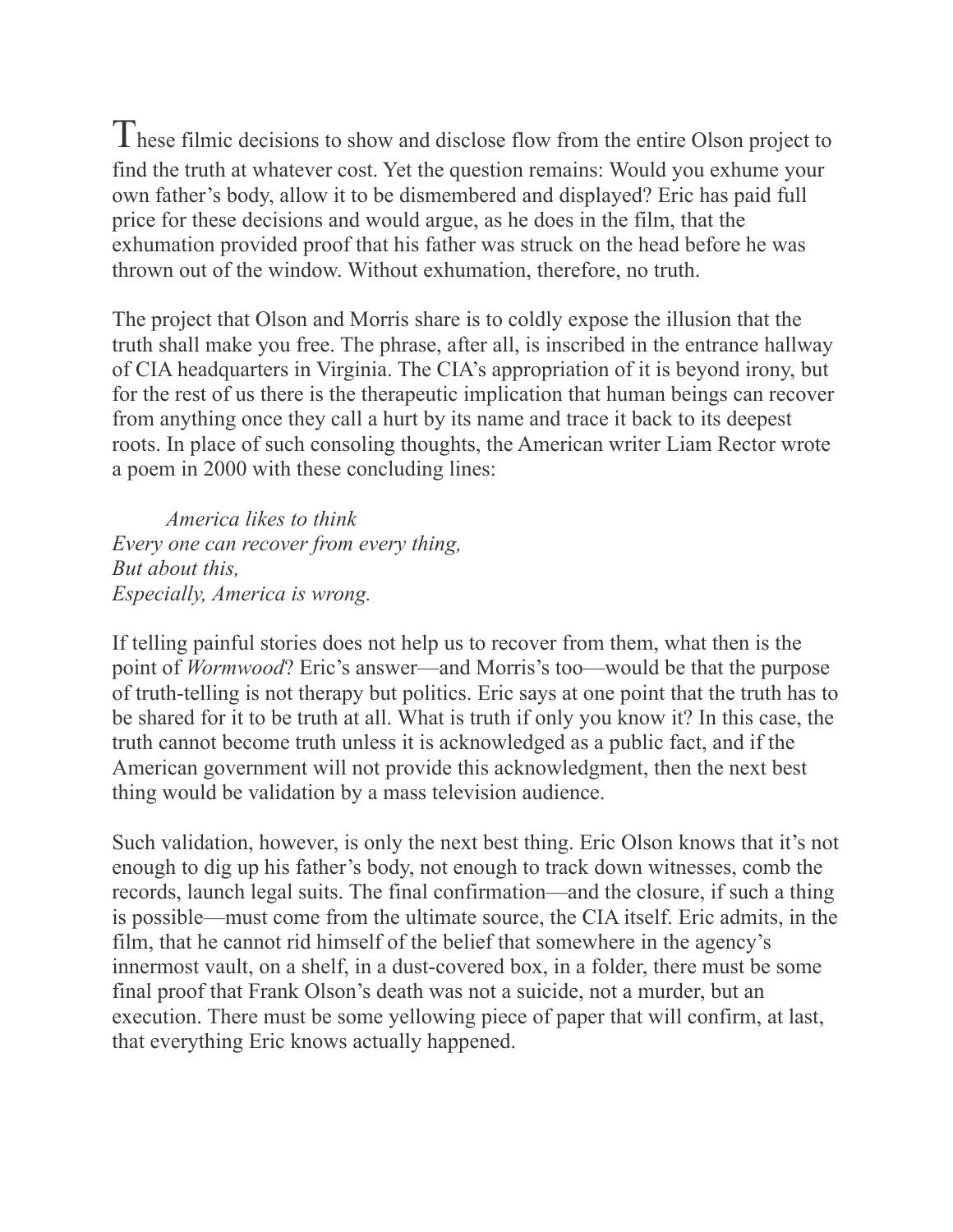The person most likely to know whether such a piece of paper exists and to know the old-timer who could sign himself into the vault to find it is the investigative reporter Seymour Hersh, now eighty years old. He has reported on the story for nearly as long as Eric has pursued the truth. In the final episode of the series, Hersh says that he believes Eric's version, but refuses to provide the final confirmation he has been seeking. Hersh tells Morris that protecting his sources has to prevail over disclosure: "I can't say what I know without putting somebody in jeopardy, so I can't do it."

We are left to speculate why. Either to protect himself, or because he genuinely revels in keeping a secret, Hersh tells Morris that he shouldn't be looking to tie the Olson story up in a neat bow. Morris agrees, saying, "Part of the story is the fact that you can't tell the whole story." Then Hersh adds that "the fact that [Eric] can't get closure…will be of great satisfaction to the CIA. The old-timers, they'll love it…. The tradecraft won. It's a victory for them…one for them, zero for us." One can only hope that a day will come when Hersh decides to deny the old-timers their victory. If he doesn't, they will carry their secrets to their graves, and Eric's version of the truth will never have official confirmation. But that very idea—of government as the final validator of truth—may have died a long time ago, even as far back as the Warren Commission, which was supposed to establish the truth of the Kennedy assassination and instead furthered a generation's worth of paranoid speculation.

At one point in *Wormwood*, Eric Olson stands back from his own narrative and asks, "What is this story about?" What is the ultimate frame in which it finds its meaning? The answer may be that his father's story is an important chapter in the history of Americans' ceasing to believe in their government as a source of truth. President Ford's false apology to the family belongs with the lies that surround the secret bombing of Cambodia in 1969–1970 and the Watergate break-in and flow forward, in a slowly cumulating narrative of betrayal that now encompasses lies about the torture of detainees after September 11 and the stories revealed by Edward Snowden and Chelsea Manning. Taken one by one, such episodes can be dismissed as regrettable exceptions. As a pattern, they undermine the fundamentals of democratic faith.

It may be sentimental to imagine that there ever was a time when Americans entirely believed their government, but anyone born during the cold war cannot help feeling that a process of damage and disillusion began in the 1950s and has not stopped since. *Wormwood* was released at the end of the first year of the Trump presidency, which is built on this cumulative narrative of loss of faith and trust in